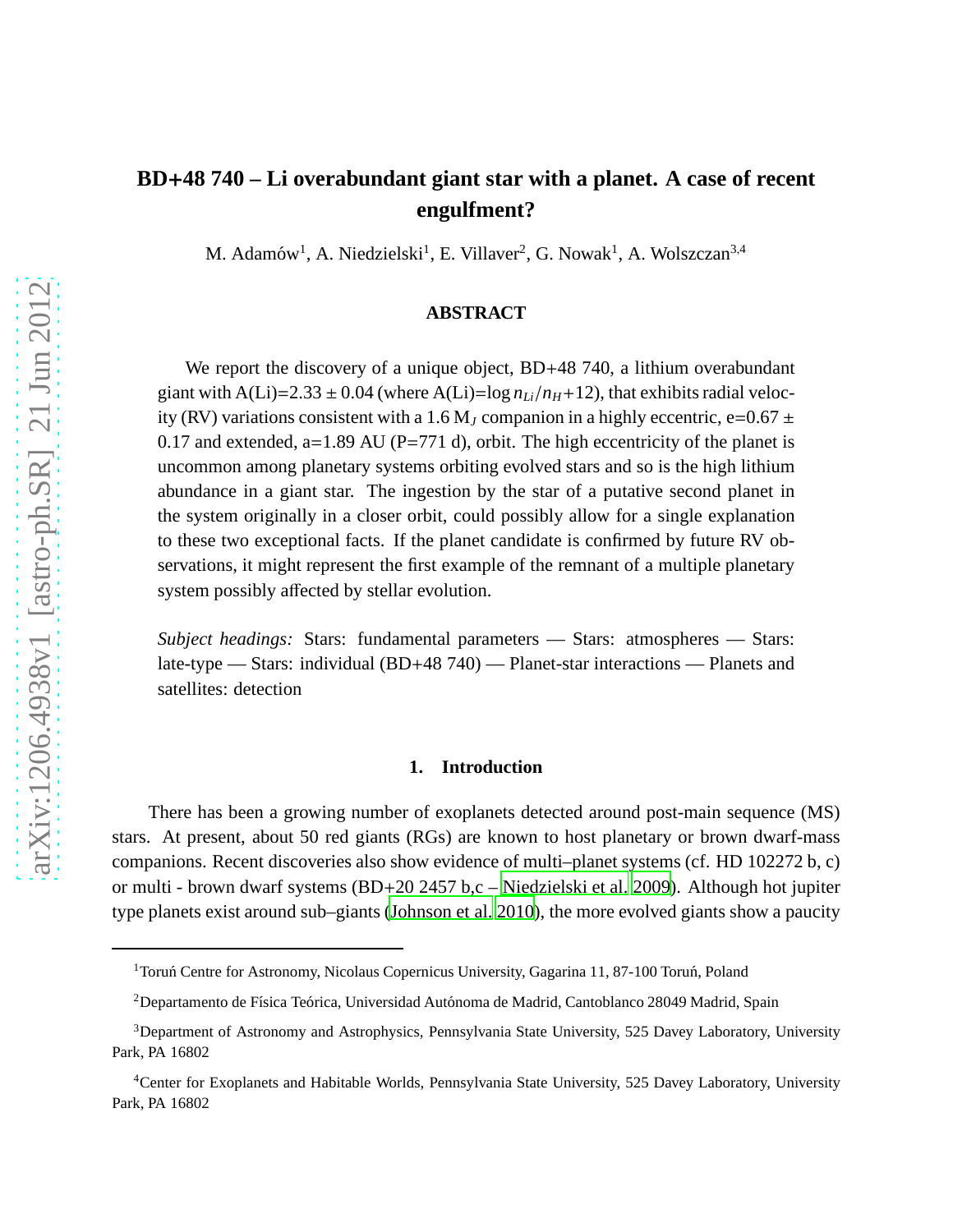of short period and eccentric planets [\(Johnson et al. 2007\)](#page-11-1). This is most likely the result of tidal disruption and/or planet engulfment during the RG phase (e.g. Villaver & Livio 2009).

Even rarer is the number of lithium-rich RG stars. According to the standard evolution theory, when a solar–type star leaves the MS and becomes a RG, its lithium abundance should drop from A(Li) ~ 3.3 to about a 1.5–level. In fact, the observed upper giant branch limit is A(Li) < 0.5 [\(Lind et al. 2009b](#page-12-2)) and only a few percent of giants have been observed to have  $A(Li) > 1.5$ [\(Kumar et al.](#page-11-2) [\(2011\)](#page-11-2) and references therein), with some exhibiting A(Li) ∼ 3.3, the value expected for a protostellar disk rather than an evolved star.

In this paper, we report the discovery of a planet in a highly eccentric, long-period orbit around a lithium-overabundant giant star.

### **2. Observations and data analysis**

BD+48 740 is one of the targets of the Penn State – Toruñ Planet Search (PTPS), which is devoted to the detection and characterization of planetary systems around stars more evolved than the Sun.

High resolution optical spectra discussed in this paper were collected with the Hobby–Eberly Telescope (HET) [\(Ramsey et al. 1998\)](#page-12-3). The telescope was equipped with the High Resolution Spectrograph (HRS) [\(Tull 1998](#page-12-4)) which was fed with a 2 arcsec fiber, working at the  $R = 60000$ resolution. For the basic data reduction, standard IRAF<sup>[1](#page-13-0)</sup> tasks and scripts were used. The signal to noise ratio was typically better than  $200 - 250$  per resolution element at 5900 Å. For the Li abundance analysis only one order of the red spectra containing the  ${}^{7}Li$  6708Å line was used. We have carefully checked all the HET/HRS flat–field spectra for an occasional contamination caused by a nearby feature that, depending on the actual RV of the star, may mimic the Li line and influence the abundance calculation. All such flat-field spectra were excluded from the analysis.

#### **3. Results**

BD+48 740 (TYC 3304–90–1) is a V=8.69, B-V = 1.252 $\pm$ 0.032,  $\pi$  = 1.36 $\pm$ 1.13, K2 giant in Perseus. Its basis atmospheric parameters, as well as mass, radius and age were determined by Zieliński et al. [\(2011\)](#page-13-1) and are presented in Table [1.](#page-3-0) The stellar rotation velocity was estimated by

<sup>&</sup>lt;sup>1</sup> IRAF is distributed by the National Optical Astronomy Observatories, which are operated by the Association of Universities for Research in Astronomy, Inc., under cooperative agreement with the National Science Foundation.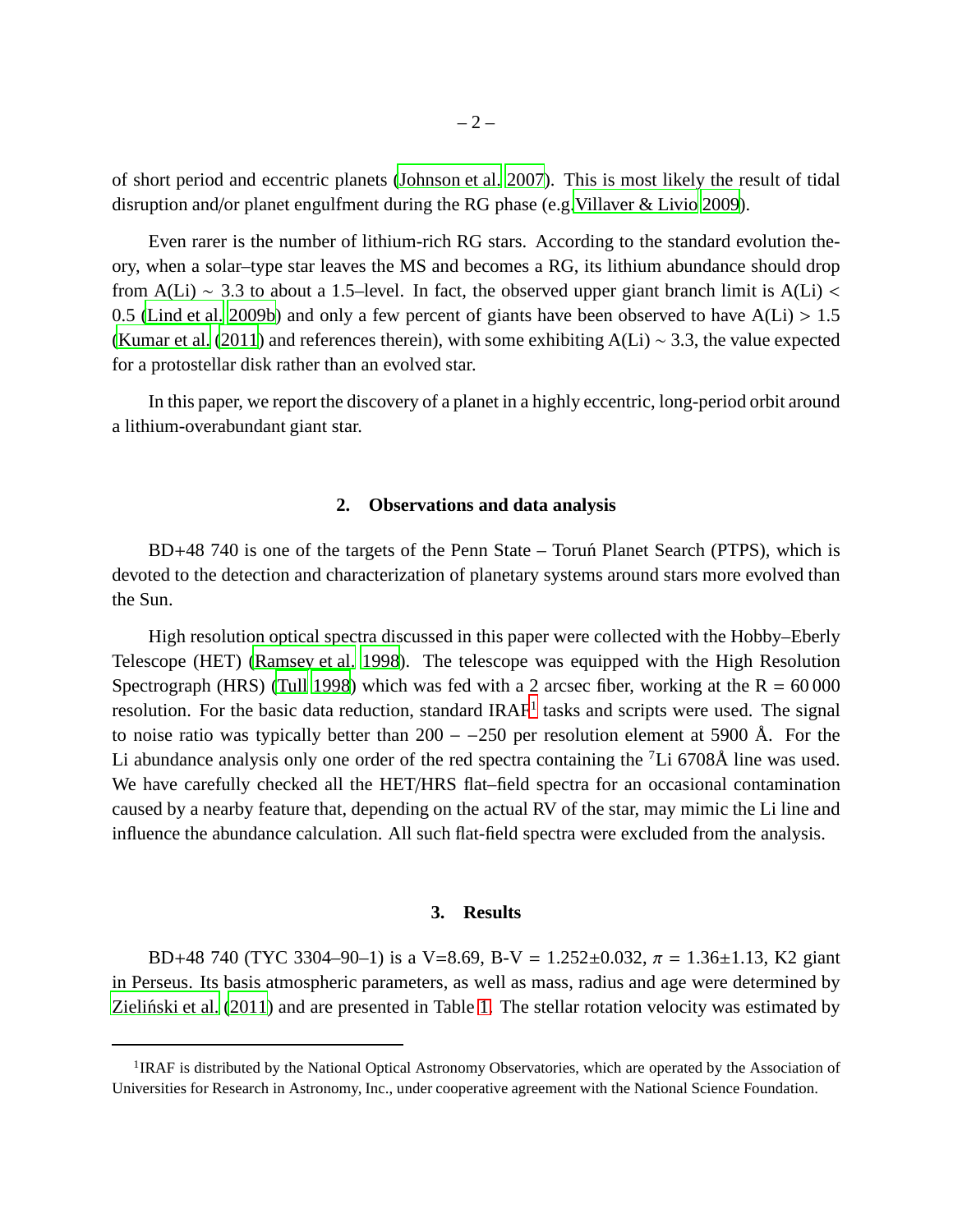means of the [Fekel](#page-11-3) [\(1997\)](#page-11-3) method and from the SME spectrum modeling. The estimated range of values is given in Table [1.](#page-3-0)

### **3.1. Radial velocities**

BD+48 740 was observed by the PTPS survey between Jan 12, 2005 and March 5, 2012. Precise relative RVs were measured at 15 epochs over 2229 days using the standard  $I_2$  cell calibration technique [\(Butler et al. 1996\)](#page-10-0). Doppler shifts were derived from least–squares fits of template spectra to stellar spectra with the imprinted  $I_2$  absorption lines.

The measured RVs revealed variations over  $\sim 90$  m s<sup>-1</sup>. With the estimated amplitude of solar–type oscillations [\(Kjeldsen & Bedding 1995\)](#page-11-4) of  $\sim 8 \text{ ms}^{-1}$  and the average RV uncertainty of 5.6 m s<sup>-1</sup>, the observed RV amplitude was  $\sim 10$  times larger than the expected observational uncertainties. Consequently, we found it justified to assume that the observed RV signal could be due to an orbiting planet.

Several absolute RV determinations for BD+48 740 exist in the literature. Three out of five measurements presented in [Abt \(1970](#page-10-1)) agree with our determination, while the other two suggest the amplitude of 61 kms<sup>-1</sup>. The reason for such a scatter in the RV values is probably the very strong IS Na doublet at  $\lambda\lambda$  5890, 5895 Å, which probably originates in the local IS bubble [\(Welsh et al. 2010](#page-12-5)), and is separated from the stellar lines by 46 km s<sup>-1</sup>. When observed at a resolution of 37 Å/mm, the blend shows two peaks with a minimum, whose position depends on the actual atmospheric conditions. [Famaey et al. \(2005](#page-11-5)) found BD+48 740 to show no RV variations, but they computed a different RV for the star. The reason for this discrepancy is not clear.

### **3.2. Radial velocities modeling**

The initial, semi–global search of the orbital parameter space to model the observed RV variations was carried out with the PIKAIA code [\(Charbonneau 1995\)](#page-11-6). This was followed by the Levenberg–Marquardt, least-squares modeling of the RVs in terms of the standard, six–parameter Keplerian orbit within a narrow range selected by the genetic algorithm. All the available measurements were used and no stellar jitter was added to data. The resulting orbital solution is presented in Table [2](#page-3-1) and in Figure [1.](#page-4-0) Uncertainties in the best-fit orbital parameters (Table [2\)](#page-3-1) were estimated from the parameter covariance matrix.

To check the reliability of the preliminary orbit, 1000 trials of scrambled radial velocities were performed, which resulted in 112 solutions with  $\chi^2$  lower than the one presented here. Therefore,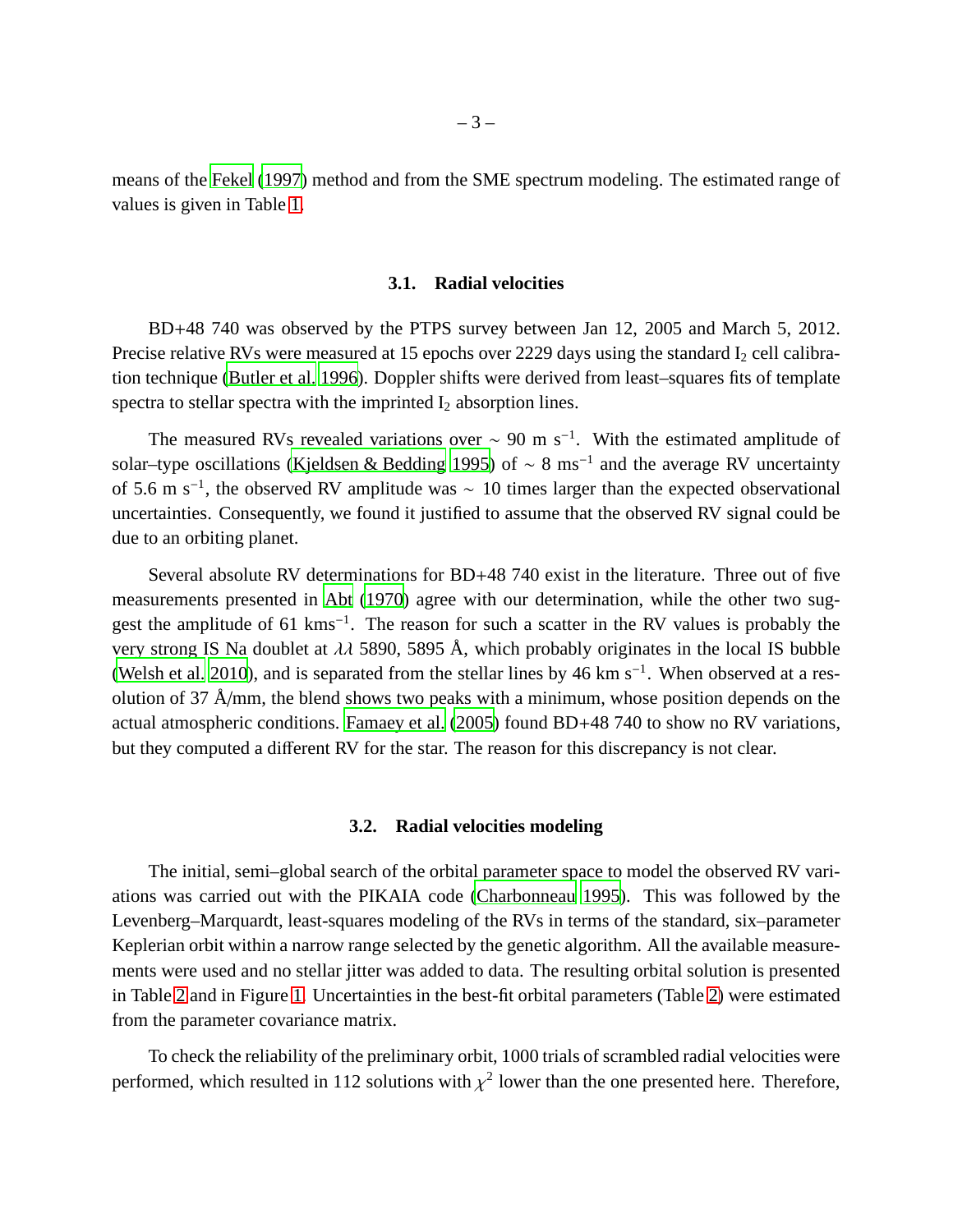| Parameter                             |                 |
|---------------------------------------|-----------------|
| $T_{eff}[K]$                          | 4534+24         |
| logg                                  | $2.48 \pm 0.12$ |
| Fe/H                                  | $-0.13 + 0.06$  |
| $v_{micro}$ [km s <sup>-1</sup> ]     | 1.58            |
| $v_{macro}$ [km s <sup>-1</sup> ]     | $3.2 \pm 0.5$   |
| $v_{rot}$ sin i [km s <sup>-1</sup> ] | $3 - 3.5$       |
| Vrad [ $km s^{-1}$ ]                  | $-46.32$        |
| $Log L/L_{\odot}$                     | $1.69 \pm 0.20$ |
| $M/M_{\odot}$                         | $1.5 \pm 0.3$   |
| $R/R_{\odot}$                         | $11.4 + 0.7$    |
| Prot $[d]$                            | 165-192         |

<span id="page-3-0"></span>Table 1: Basic atmospheric and stellar parameters of BD+48 740.

<span id="page-3-1"></span>Table 2: Orbital solution for  $BD_+48740 b$ .

| 740 740 D.                         |                    |
|------------------------------------|--------------------|
| Parameters                         |                    |
| $P$ [days]                         | $771.3 \pm 7.4$    |
| $T_0$                              | $55925.32 \pm 6.8$ |
| e                                  | $0.67 + 0.17$      |
| K [m s <sup>-1</sup> ]             | $36.3 + 9.1$       |
| $\omega$                           | $140.5 + 47.3$     |
| $m_2 \sin(i) [M_{Jup}]$            | 1.6                |
| $a$ [AU]                           | 1.89               |
|                                    | 4.86               |
| $\sigma_{RV}$ [m s <sup>-1</sup> ] | 9.26               |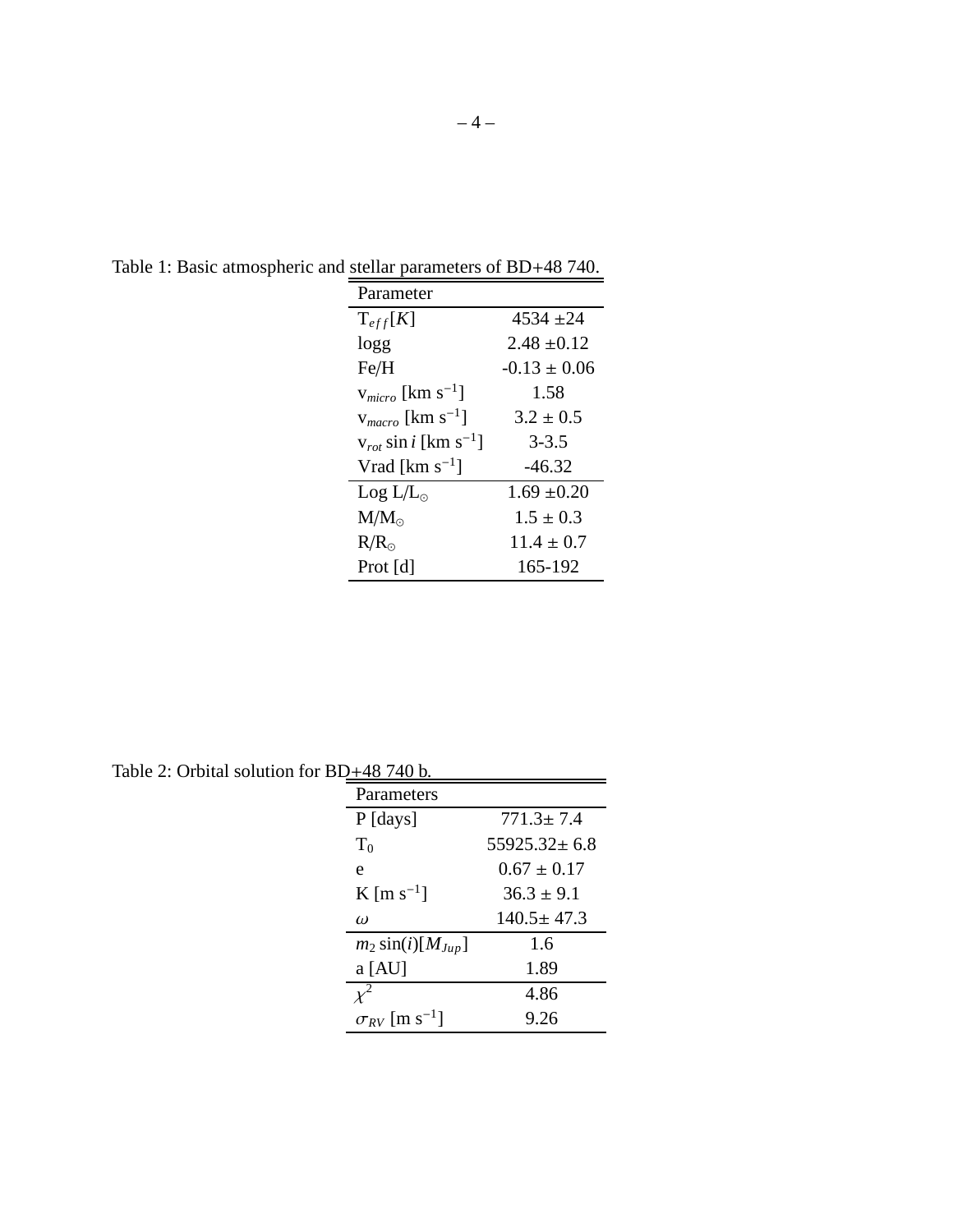

<span id="page-4-0"></span>Fig. 1.— Preliminary Keplerian fit to 15 epochs of RV observations of BD+48 740.

the corresponding false alert probability for our best–fit model is FAP=11.2%.

The resulting post–fit residuals are consistent with stellar jitter interpreted as under–sampled p–mode oscillations. No correlation between the observed radial velocity and the line bisector variations exists (r=0.166) and the correlation between radial velocities and line profile curvature (r=0.488) is statistically insignificant.

The fact that the orbital period is much longer than the estimated rotation period, and the high orbital eccentricity make it unlikely that the RV variations are generated by a spot rotating with the star.

We have also searched 3029 WASP photometric measurements of BD+48 740 collected over 1475 days for any periodic variations and found none within uncertainties. Furthermore, 134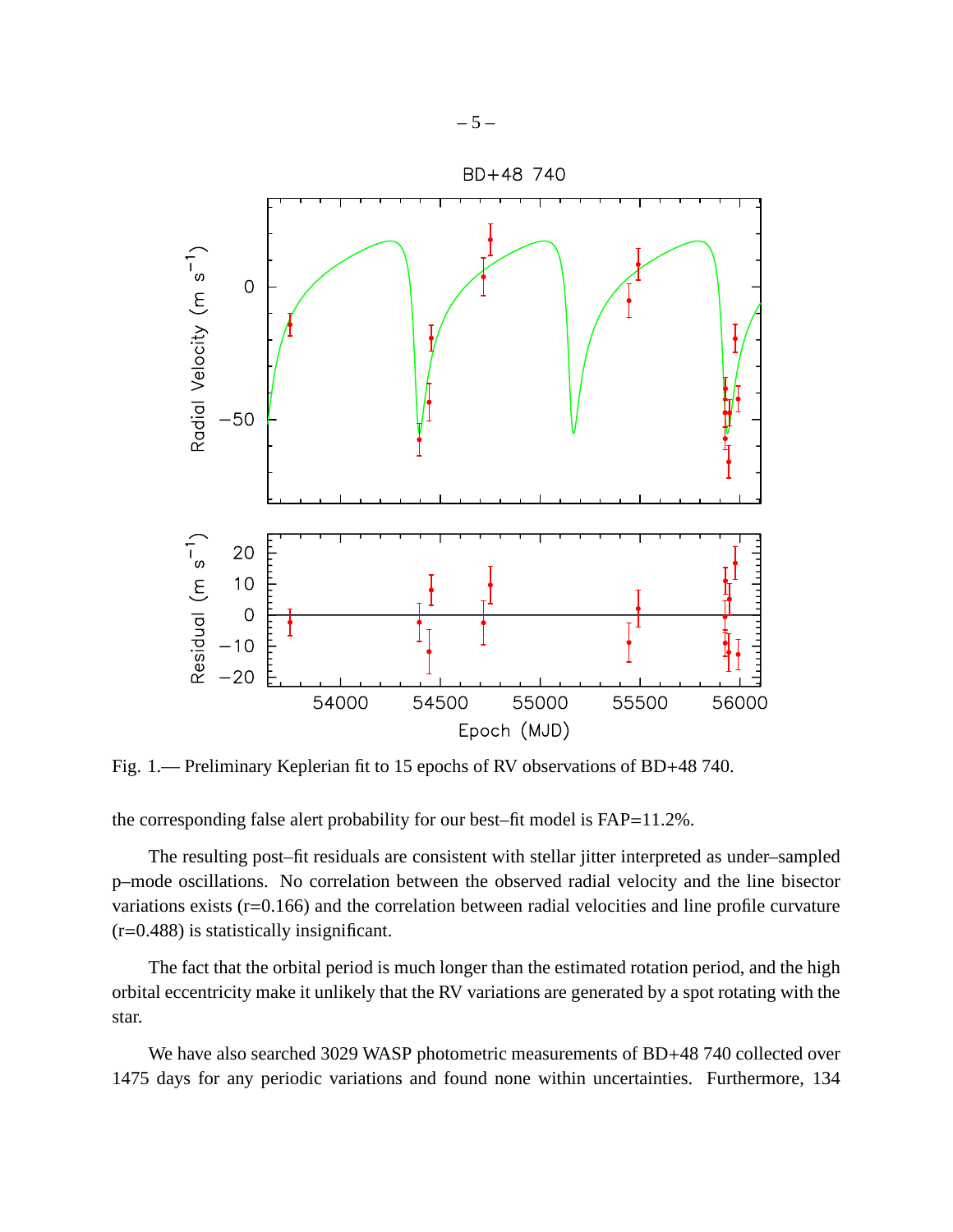epochs of Hipparcos photometry of the star reveal its constant brightness of  $H_p = 8.8543 \pm 0.0017$ mag.

Therefore, we conclude that the observed RV variations reflect a Keplerian motion of the star around the system's barycenter.

# **3.3. Li abundance**

The observed spectra were analyzed with the Spectroscopy Made Easy package (SME, [Valenti & Piskunov](#page-12-6) [1996\)](#page-12-6). SME assumes LTE and parallel plane geometry, but it ignores magnetic fields, molecular lines and mass loss. The synthetic spectrum synthesis was based on Kurucz's models of stellar atmospheres.



<span id="page-5-0"></span>Fig. 2.— Observed HET/HRS spectra (continuous line) of BD+48 740 and BD+42 2315, a low lithium giant with A(Li)=0.23, in a narrow range centered at Li I 6708 Å. The final SME fit to the spectrum of BD+48 740 for the Li line is presented in the inset with the dashed line.

As an input, SME requires a set of lines from the Vienna Atomic Line Database (VALD, [Kupka et al. 1999\)](#page-11-7) identified in the spectrum, the stellar data (including RV), and the instrumental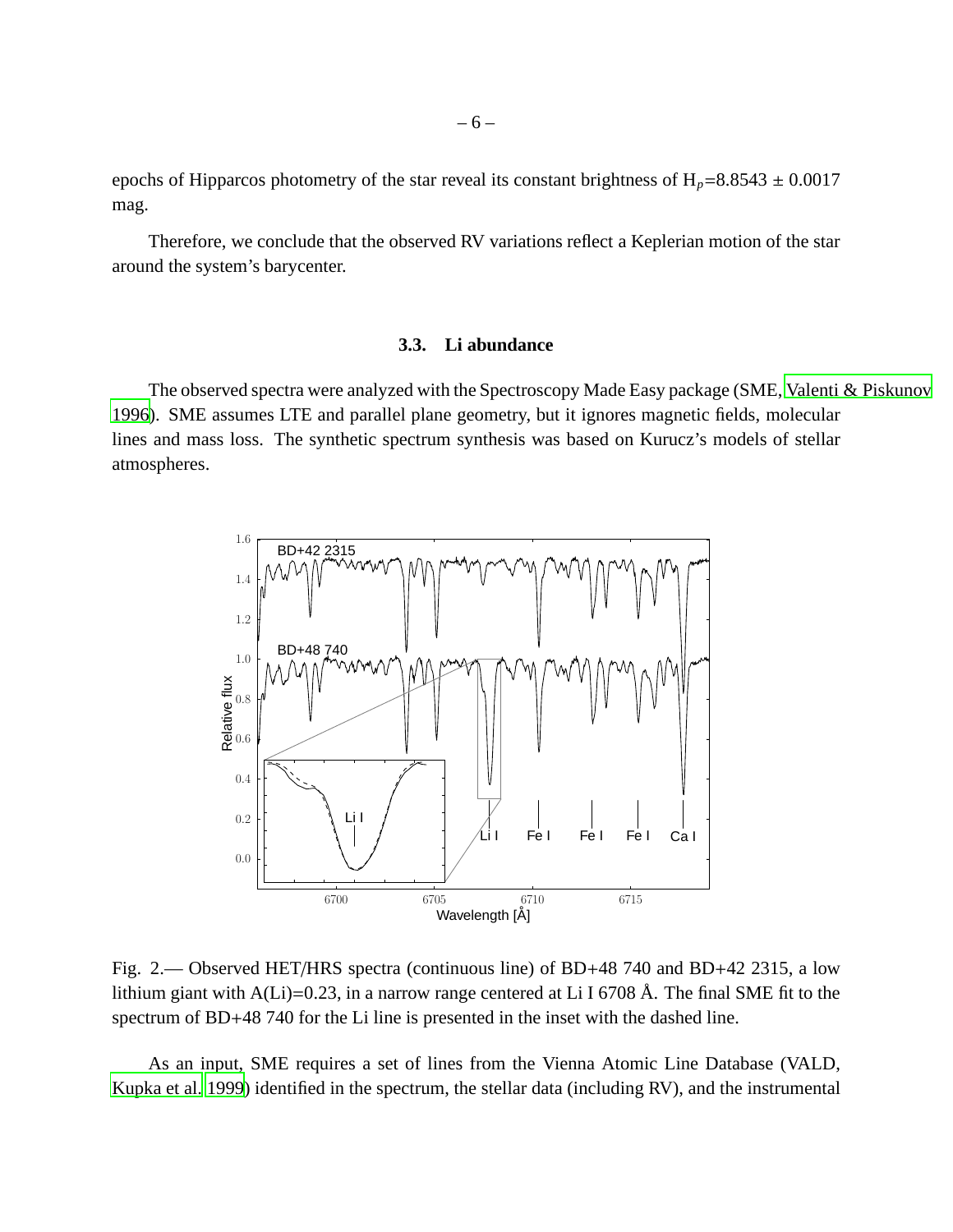profile. The observed spectrum was considered as a model constraint. Although SME requires the M/H ratio, the Fe/H was used as an approximation for the metallicity. The 6695-6725  $\AA$ range was modeled, which covers the  ${}^{7}$ Li line at 6708 Å as well as several lines of Al, Ti, Si and Ca – Fig[.2.](#page-5-0) SME was allowed to fit RV, rotation velocity and macroturbulence velocity as well. To increase the precision, SME fitting was performed on all 16 spectra obtained with the HET, yielding an estimate of the abundance uncertainty (rms). A comprehensive analysis of the lithium abundances also requires a correction for non–LTE effects, especially in the case of the lithium line at 6708 Å considered here, which is affected by several non-LTE processes [\(Carlsson et al. \(1994](#page-11-8)) and references therein). With SME LTE A(Li)=2.24, and the non–LTE correction of 0.087 from [Lind et al.](#page-12-7) [\(2009a](#page-12-7)), the final non–LTE value of  $A(Li)=2.33 \pm 0.04$  (rms) was obtained. This value places BD+48 740 on the short list of lithium overabundant giants.

### **4. Discussion**

The effective temperature (known quite precisely) allows the placement of BD+48 740 close to the stable helium burning part of the evolutionary track of a 1.5  $M_{\odot}$ , solar metallicity star of [Girardi et al.](#page-11-9) [\(2000\)](#page-11-9). Although a relatively small spread in the evolutionary tracks in this region of the HR diagram, together with the uncertainty in the luminosity, does not allow an unambiguous determination of BD+48 740 evolutionary status, the location of the star on the HR diagram favors the interpretation in which the star is evolving toward the Red Giant Branch (RBG) tip. However, we cannot completely exclude scenarios in which the star is descending from the giant branch toward the horizontal branch (HB) or ascending toward the AGB. Unfortunately our HET/HRS spectra do not allow for the determination of the the  ${}^{12}C/{}^{13}C$  carbon isotopic ratio to constrain the evolutionary status better.

Any interpretation of the current state of BD+48 740 past the RGB tip would imply that the star had already gone through the helium flash and extended envelope stage. As a result, the observed planet at 1.9 AU would have been disrupted by tidal capture or at least have its orbit circularized [\(Villaver & Livio 2009](#page-12-1)). Given the star's evolutionary status and the orbital distance of the planet, orbital circularization is not expected for another 0.5 Gyr.

# **4.1. Eccentricity**

The observed orbital eccentricity may be overestimated due to the small number of data points available [\(Zakamska et al. 2011\)](#page-12-8) or it could result from not resolving two components in 2:1 circular or near-circular resonant orbits (Anglada-Escudé et al. 2010). If taken as a true value, the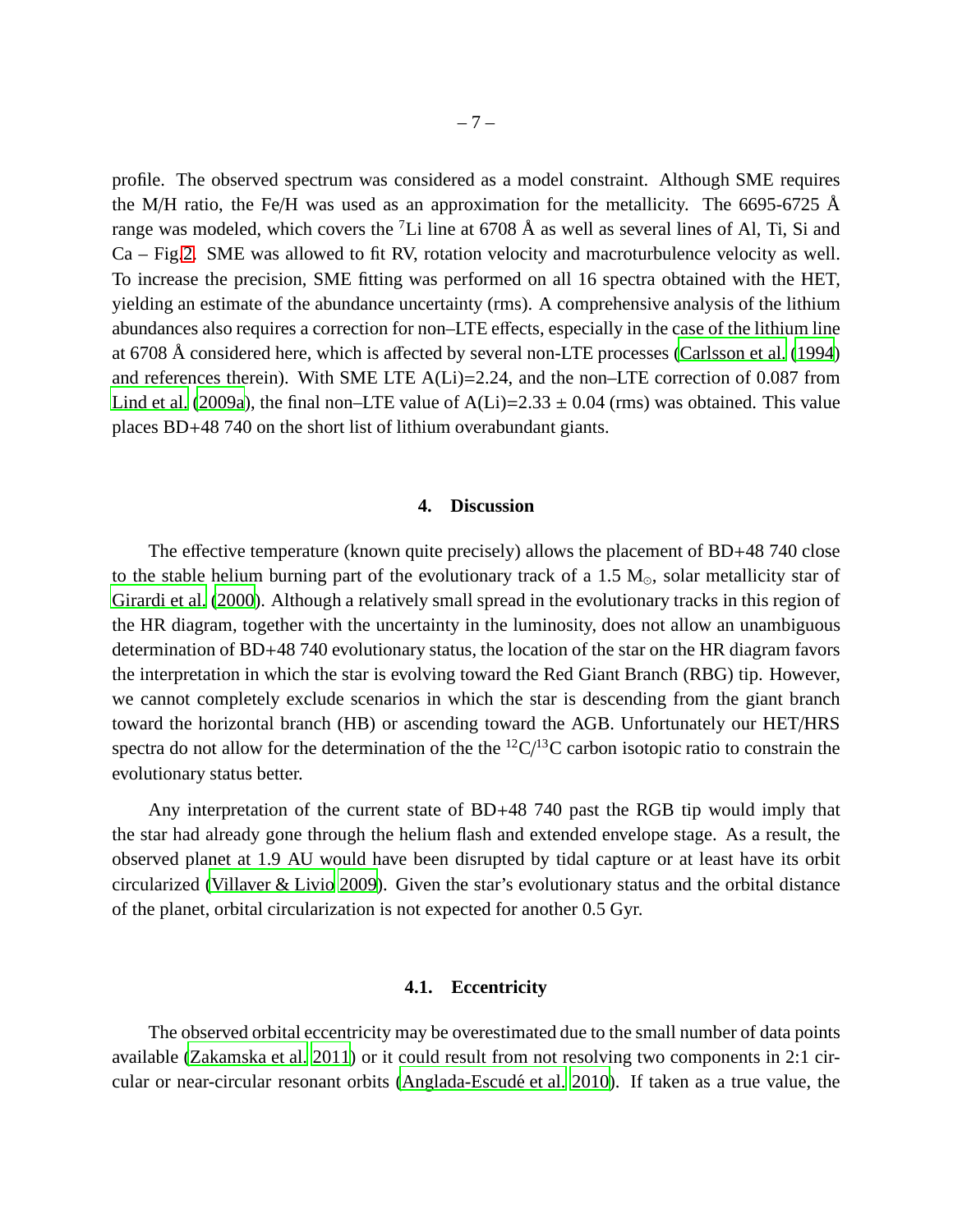observed eccentricity of BD+48 740 b at 1.89 AU, although high, fits into the observed distribution of the RV planets as a function of semi–major axis (e.g. [Kane et al. 2012](#page-11-10)). This distribution begins to significantly diverge from purely circular orbits beyond 0.04 AU, and by 0.1 AU it reaches the eccentricity range of  $0.0 - 0.5$  [\(Kane et al. 2012](#page-11-10)). It is interesting to note that the distribution of eccentricities in multiple planet systems differs from that of single planets [\(Wright et al. 2009](#page-12-9)) in that it displays lower values. Moreover, when plotted as a function of log (g) of the host star, the distribution of orbital eccentricities of planets orbiting giants narrows, showing generally mildly eccentric orbits, typically with e<0.45 with only one exception of HD 1690 (e=0.64) [\(Moutou et al.](#page-12-10) [2011\)](#page-12-10).

Since tidal interaction of the planet with BD+48 740 is still not expected at this point and the observed eccentricity is not unusual among planets orbiting MS stars, we could argue that the planet eccentricity is *primordial*, that is, it has not been modified as the star left the MS. However, if we consider the fact that the eccentricity is very high for a giant star companion we then need to find a mechanism operating only during the post–MS evolution of the star that resulted in such eccentricity.

In principle, post–MS evolution can trigger instability in a multiple system that was stable during the stellar MS evolution due to stellar mass-loss [\(Debes & Sigurdsson 2002\)](#page-11-11). However, RGB stars are not expected to be losing mass in large quantities and therefore the stability boundary should not move considerably during this phase. Moreover, a non–adiabatic approximation is neither expected to operate at the current planet orbital distance and stellar mass-loss regime [\(Villaver & Livio 2007\)](#page-12-11) nor to excite the eccentricity of the planet.

It is generally accepted that large eccentricities, at any evolutionary stage, have to be excited (see e.g. [Ford & Rasio 2008\)](#page-11-12). Of the several mechanisms that have been proposed, we find the Kozai effect [\(Takeda & Rasio 2005](#page-12-12)) very unlikely to take place in BD+48 740 b, since no binary companion has been detected with a good degree of confidence. The nearest object to BD+48 740 is 2MASS 02425927+4855549, a J=13.288 mag star which is separated by 12.3 arcsec, corre-sponding to ∼6840 AU (assuming the distance to BD+48 740 d=556 ± 129 pc from [Famaey et al.](#page-11-5) [\(2005\)](#page-11-5)). The JHK photometry available for the star suggests however, that the 2MASS object is a hot, distant field star. Furthermore, the star is not a member of the nearby *h* and χ Per open cluster, and its proper motion show that it is not a high velocity star, thus making it very unlikely that a stellar encounter would be responsible for exciting the eccentricity [\(Laughlin & Adams 1998\)](#page-12-13).

We are left then with a planet–planet scattering event as a plausible mechanism to excite the eccentricity of this evolved system (see e.g. [Ford & Rasio 2008\)](#page-11-12), either during the MS or during the post–MS evolution of the star. A viable scenario could be one in which the the BD+48 740 planetary system contained originally more than one planet. In turn of a planet-planet scattering event, the innermost (unobserved) planet was brought into the stellar surface due to either a direct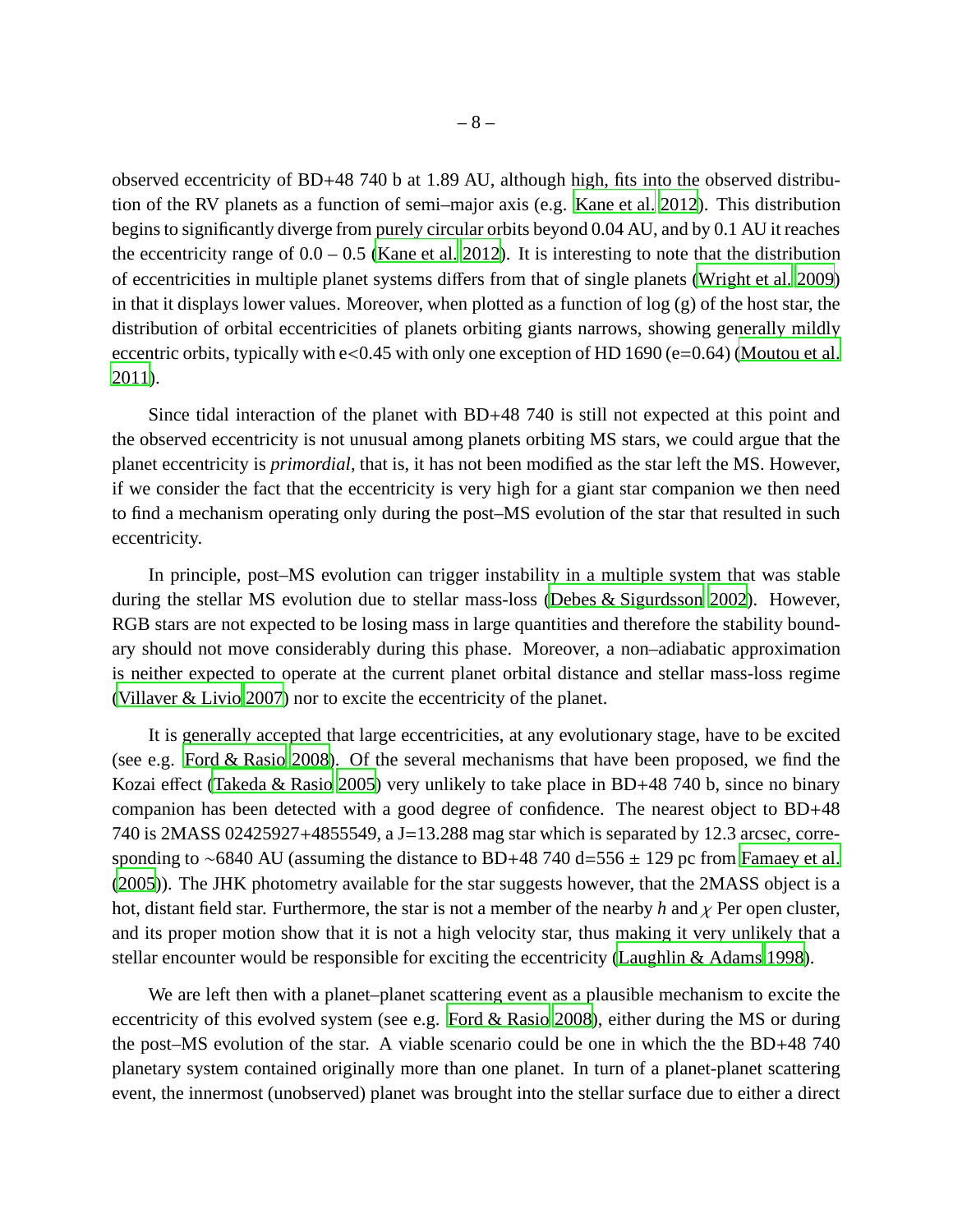hit or tidal interaction with the evolving star, while the orbit of the outer planet was excited to the observed, high eccentricity [\(Marzari & Weidenschilling 2002](#page-12-14); [Mardling 2010](#page-12-15)).

The derived stellar parameters of BD+48 740 imply a stellar radius of  $R/R<sub>o</sub> = 11.4 \pm 0.7$ (or 0.05 AU). A small number of confirmed exoplanets around MS stars orbit within this orbital distance of their host stars (see e.g. [Collier Cameron et al.](#page-11-13) [2007](#page-11-13)). It is very likely that these planets, at such small orbital separations, will tidally interact with their host already while on the MS with the end result of the spiral-in of the planet into the stellar envelope (see e.g. [Jackson et al.](#page-11-14) [2009\)](#page-11-14). More substantially, for Sun like stars, the number of Jovian-type planets in the hot jupiter category, orbiting within 0.1 AU, is about 1% [\(Mayor et al. 2011](#page-12-16)). It is expected, and indeed confirmed by the occurrence fraction of hot jupiters around sub–giant stars with masses  $M_*$  > 1.45  $M<sub>o</sub>$  [\(Johnson et al. 2010](#page-11-0)), that a large majority of these systems, with the exception of a few extreme cases, will survive the MS evolution. However, after the star leaves the MS, and especially as it ascends the RGB, the tidal influence becomes important and extends far beyond the stellar radius for these almost fully convective stars [\(Villaver & Livio 2009\)](#page-12-1).

The BD+48 740 planetary system might have originally resembled HAT P-13 b, c [\(Bakos et al.](#page-10-3) [2009\)](#page-10-3) or HD 217107 b, c [\(Fischer et al. 1999\)](#page-11-15). These are the systems around MS stars, both of which have a close–in planet in a nearly circular orbit (a hot jupiter) and another, more distant companion in an eccentric orbit. A possible dynamical evolution leading to such configuration, involving planet-planet scattering, was presented by [Mardling \(2010](#page-12-15)). The observed enhanced Li abundance suggests, however, that in the case of BD+48 740 the planet-planet scattering event operated quite recently, during the post-MS evolution of the star.

#### **4.2. Lithium overabundance**

It is difficult to identify a mechanism that might have preserved the primordial Li-abundance of BD+48 740 given that, as soon as the the star moved past the sub-giant branch, convection should have reduced its Li abundance by at least an order of magnitude (see e.g. [Gratton et al.](#page-11-16) [2000\)](#page-11-16).

Thus, either BD+48 740 has experienced a Li-production in its interior, or, it has suffered external pollution from a companion. We can rule out the presence of a stellar companion that might have transfered Li-rich material onto the surface of BD+48 740, since the RV measurements do not show any sign of it.

Lithium could have been produced in the interior of BD+48 740, brought up to the stellar surface and survived, if a Cameron-Fowler mechanism [\(Cameron & Fowler 1971](#page-11-17)) had been in place in this low mass RGB star. For that, high mixing rates between the surface and the Li-forming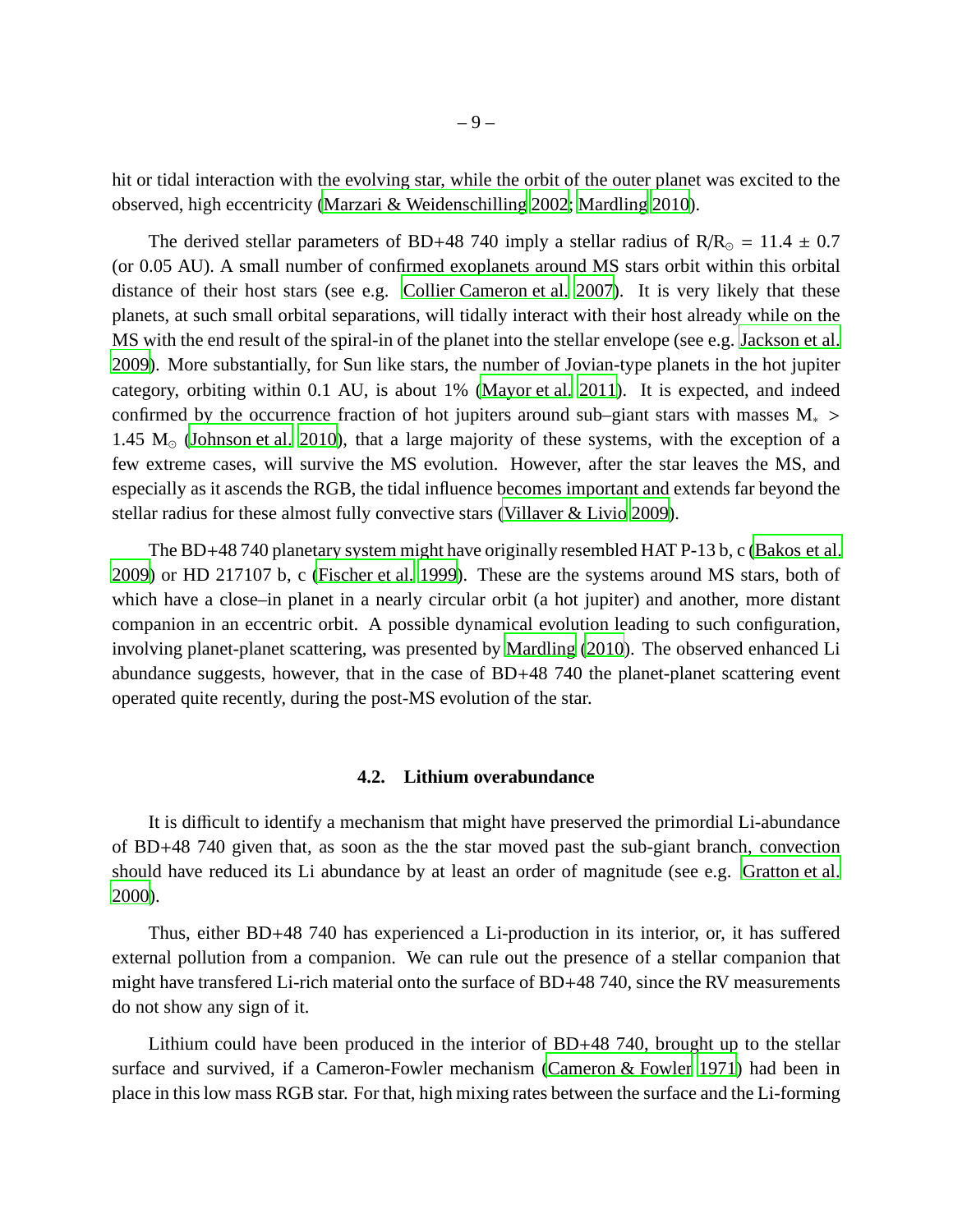regions are required. It has been shown by several works now that Li-rich stars can be found all along the RGB (see e.g. [Lebzelter et al. 2012\)](#page-12-17) thus excluding the [Charbonnel & Balachandran](#page-11-18) [\(2000\)](#page-11-18) process, in which the extra mixing, and therefore the Li enrichment, should be associated with the RGB bump, when the molecular weight discontinuity created by the inward penetration of the convective envelope is erased by the advancement of the H-burning shell. Even allowing for uncertainties, the location of BD+48 740 on the HR diagram supports the conclusions of these works.

Several other sources for extra mixing have been suggested to explain Li–rich giants, i.e. tidally enforced enhanced extra mixing [\(Denissenkov & Herwig 2004](#page-11-19)), thermohaline [\(Charbonnel & Zahn](#page-11-20) [2007\)](#page-11-20), and Magneto-Thermohaline Mixing [\(Denissenkov et al. 2009\)](#page-11-21). In fact, they could be operating all together in BD+48 740, if we assume a scenario in which a companion has been tidally captured and engulfed into the stellar surface (see [Villaver & Livio 2009](#page-12-1)). In particular, it has been recently shown by [Garaud \(2011](#page-11-22)) and Théado & Vauclair (2012) that the accretion of metal rich planetary material onto the surface of exoplanet host stars can increase the Li surface abundance of the target stars on timescales that depend on the mass and stellar structure and have been estimated to be short, of the order of a few Myr (see also [Denissenkov & Herwig 2004\)](#page-11-19). [Siess & Livio](#page-12-19) [\(1999\)](#page-12-19) have shown that engulfment of substellar objects could also trigger Li enhancement and a mass-loss enhacement on the RGB. No trace of IR excess can be found in the 2MASS and WISE data for BD+48 740 (J-K vs. K-WISE[3.4, 4.6, 12 and 22  $\mu$ m]). Archive IRAS observations, upper limits mostly, suggest however, that the star is in the extended shell and relatively high lithium abundance phase of [Siess & Livio \(1999](#page-12-19)) scenario.

The projected rotation velocity of BD+48 740 is typical for its luminosity and effective temperature. The actual amount of stellar rotation velocity increase depends strongly on stellar structure (envelope mass) and the (unknown) rate of planet evaporation. The observed rotation velocity of BD+48 740 neither contradicts nor supports the engulfment scenario.

# **5. Conclusions**

We present evidence of a high lithium abundance,  $A(Li)=2.33 \pm 0.04$ , in the RG star BD+48 740. This value is well above the expected limit of  $A(L)$ =1.5 for evolved stars. We also present multi-epoch, precise radial velocities for the star which, although sparse, show periodic variations which can be interpreted as a result of the Keplerian motion of a planetary mass companion with  $m \sin i = 1.6$  M<sub>J</sub>, on a highly eccentric orbit of e=0.67. We find no evidence of a stellar-mass companion to BD+48 740.

Given the current evolutionary status of the star, its Li abundance and the planet's current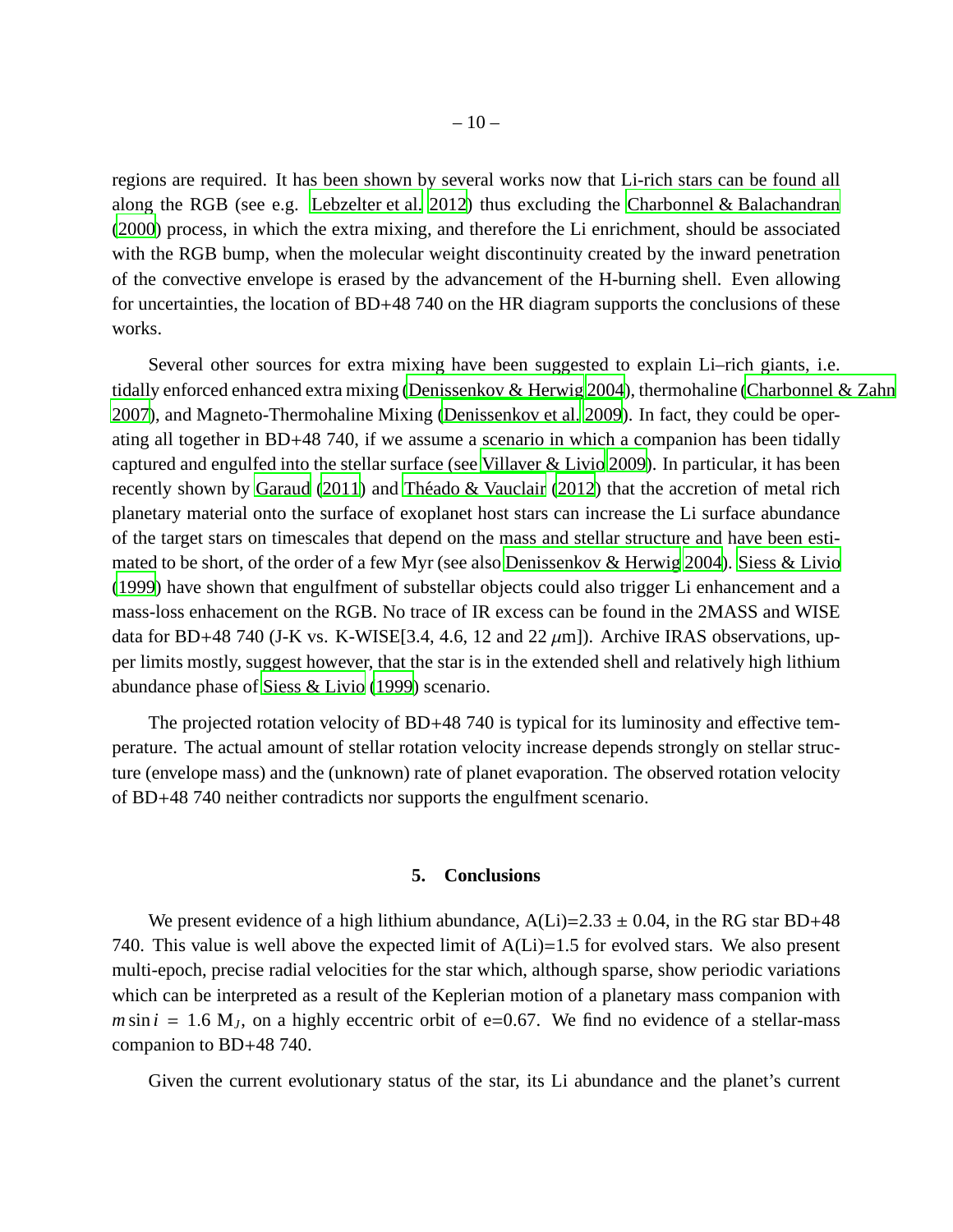orbit, we discuss a possibility that BD+48 740 had a second planet in an innermost orbit that could have been engulfed by the star. This possibility, although not directly verifiable with the available data, allows a scenario in which both the high lithium abundance of the star and the planet's highly eccentric orbit could originate from a recent, violent dynamical event, likely representing a later stage in the evolution of the planetary system, which was similar to HAT P-13 while still on the MS.

BD+48 740 is the first example of Li-overabundant giant star with a planetary mass companion candidate.

### **6. Acknowledgements**

We thank Dr. Nikolai Piskunov for making SME available for us. We thank the HET resident astronomers and telescope operators for continuous support. MA, AN and GN were supported by the Polish Ministry of Science and Higher Education grant N N203 510938. AW was supported by the NASA grant NNX09AB36G. EV acknowledges the support provided by the Spanish Ministry of Science and Innovation (MICINN) under grant AYA2010-20630 and to the Marie Curie FP7-People-RG268111. The HET is a joint project of the University of Texas at Austin, the Pennsylvania State University, Stanford University, Ludwig-Maximilians-Universität München, and Georg-August-Universität Göttingen. The HET is named in honor of its principal benefactors, William P. Hobby and Robert E. Eberly. The Center for Exoplanets and Habitable Worlds is supported by the Pennsylvania State University, the Eberly College of Science, and the Pennsylvania Space Grant Consortium. This research has made extensive use of the SIMBAD database, operated at CDS (Strasbourg, France) and NASA's Astrophysics Data System Bibliographic Services. This research has made use of the Exoplanet Orbit Database and the Exoplanet Data Explorer at exoplanets.org.

## **REFERENCES**

<span id="page-10-1"></span>Abt, H. A. 1970, ApJS, 19, 387

<span id="page-10-2"></span>Anglada-Escudé, G., López-Morales, M., & Chambers, J. E. 2010, ApJ, 709, 168

<span id="page-10-3"></span>Bakos, G. A., et al. 2009, ApJ, 707, 446 ´

<span id="page-10-0"></span>Butler, R. P., Marcy, G. W., Williams, E., McCarthy, C., Dosanjh, P., & Vogt, S. S. 1996, PASP, 108, 500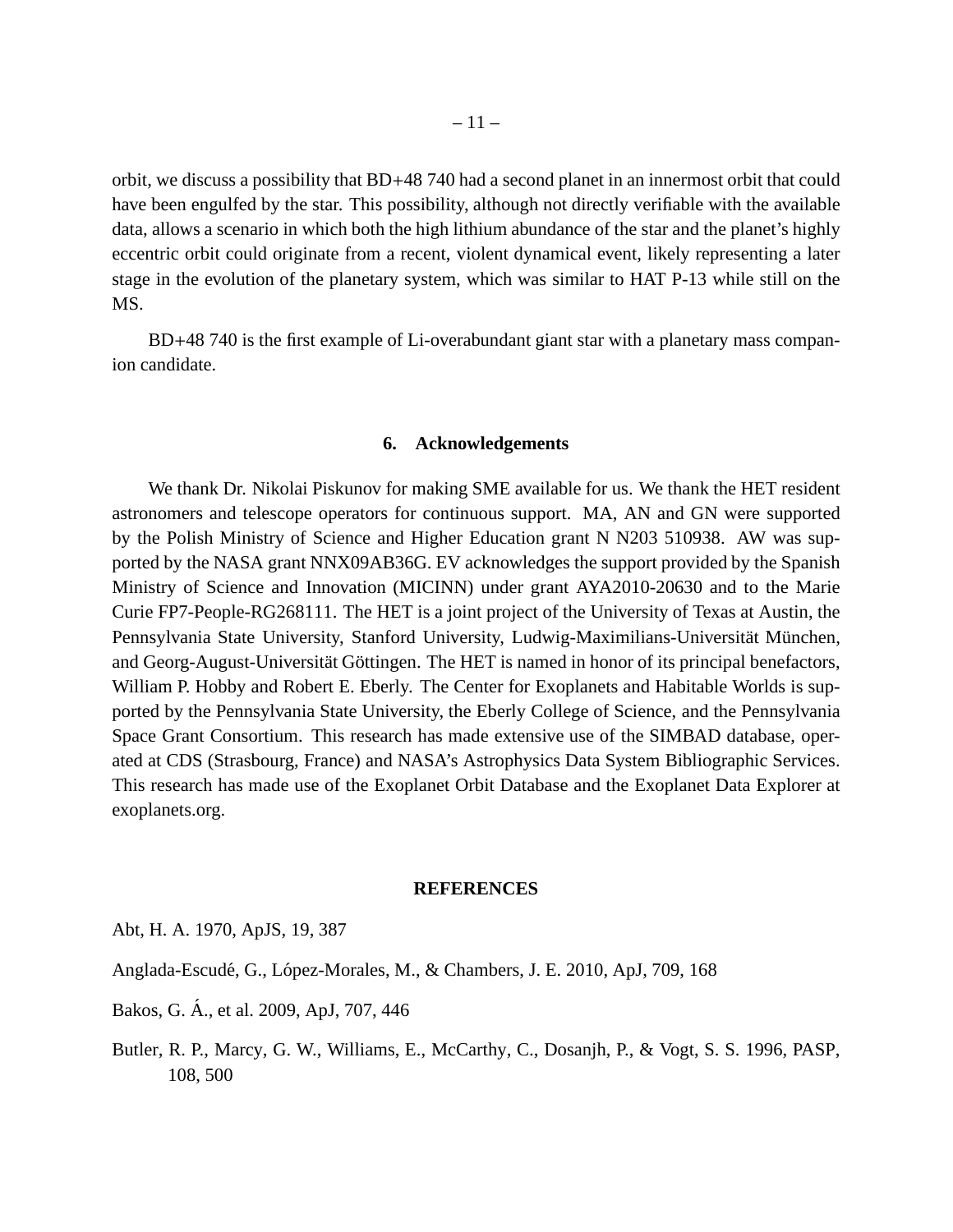- <span id="page-11-17"></span>Cameron, A. G. W., & Fowler, W. A. 1971, ApJ, 164, 111
- <span id="page-11-8"></span>Carlsson, M., Rutten, R. J., Bruls, J. H. M. J., & Shchukina, N. G. 1994, A&A, 288, 860
- <span id="page-11-6"></span>Charbonneau, P. 1995, ApJS, 101, 309
- <span id="page-11-18"></span>Charbonnel, C., & Balachandran, S. C. 2000, A&A, 359, 563
- <span id="page-11-20"></span>Charbonnel, C., & Zahn, J.-P. 2007, A&A, 467, L15
- <span id="page-11-13"></span>Collier Cameron, A., et al. 2007, MNRAS, 375, 951
- <span id="page-11-11"></span>Debes, J. H., & Sigurdsson, S. 2002, ApJ, 572, 556
- <span id="page-11-19"></span>Denissenkov, P. A., & Herwig, F. 2004, ApJ, 612, 1081
- <span id="page-11-21"></span>Denissenkov, P. A., Pinsonneault, M., & MacGregor, K. B. 2009, ApJ, 696, 1823
- <span id="page-11-5"></span>Famaey, B., Jorissen, A., Luri, X., Mayor, M., Udry, S., Dejonghe, H., & Turon, C. 2005, A&A, 430, 165
- <span id="page-11-3"></span>Fekel, F. C. 1997, PASP, 109, 514
- <span id="page-11-15"></span>Fischer, D. A., Marcy, G. W., Butler, R. P., Vogt, S. S., & Apps, K. 1999, PASP, 111, 50
- <span id="page-11-12"></span>Ford, E. B., & Rasio, F. A. 2008, ApJ, 686, 621
- <span id="page-11-22"></span>Garaud, P. 2011, ApJ, 728, L30
- <span id="page-11-9"></span>Girardi, L., Bressan, A., Bertelli, G., & Chiosi, C. 2000, A&AS, 141, 371
- <span id="page-11-16"></span>Gratton, R. G., Sneden, C., Carretta, E., & Bragaglia, A. 2000, A&A, 354, 169
- <span id="page-11-14"></span>Jackson, B., Barnes, R., & Greenberg, R. 2009, ApJ, 698, 1357
- <span id="page-11-1"></span>Johnson, J. A., et al. 2007, ApJ, 665, 785
- <span id="page-11-0"></span>—. 2010, ApJ, 721, L153
- <span id="page-11-10"></span>Kane, S. R., Ciardi, D. R., Gelino, D. M., & von Braun, K. 2012, ArXiv e-prints
- <span id="page-11-4"></span>Kjeldsen, H., & Bedding, T. R. 1995, A&A, 293, 87
- <span id="page-11-2"></span>Kumar, Y. B., Reddy, B. E., & Lambert, D. L. 2011, ApJ, 730, L12
- <span id="page-11-7"></span>Kupka, F., Piskunov, N., Ryabchikova, T. A., Stempels, H. C., & Weiss, W. W. 1999, A&AS, 138, 119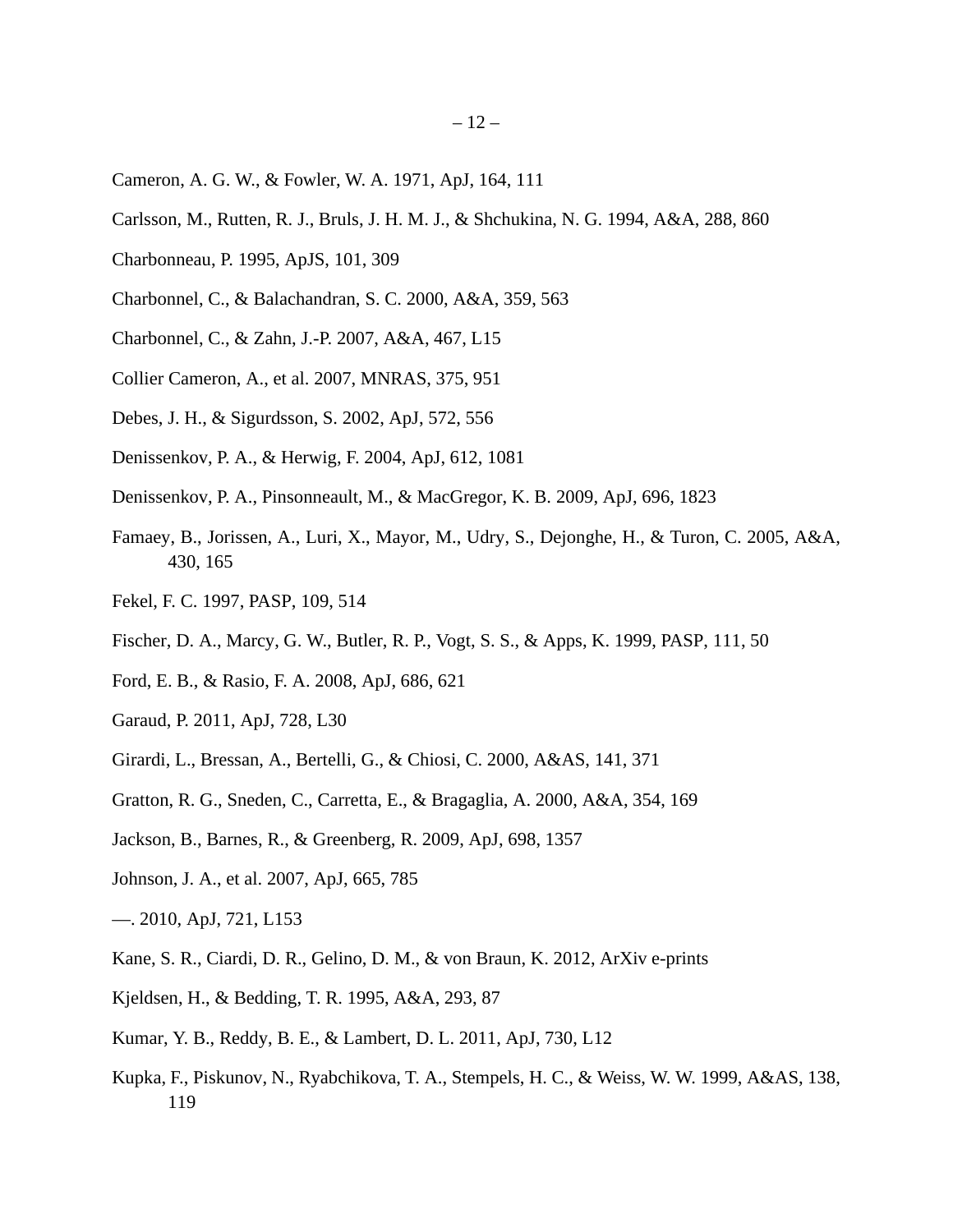- <span id="page-12-13"></span>Laughlin, G., & Adams, F. C. 1998, ApJ, 508, L171
- <span id="page-12-17"></span>Lebzelter, T., Uttenthaler, S., Busso, M., Schultheis, M., & Aringer, B. 2012, A&A, 538, A36
- <span id="page-12-7"></span>Lind, K., Asplund, M., & Barklem, P. S. 2009a, A&A, 503, 541
- <span id="page-12-2"></span>Lind, K., Primas, F., Charbonnel, C., Grundahl, F., & Asplund, M. 2009b, A&A, 503, 545
- <span id="page-12-15"></span>Mardling, R. A. 2010, MNRAS, 407, 1048
- <span id="page-12-14"></span>Marzari, F., & Weidenschilling, S. 2002, Icarus, 156, 570
- <span id="page-12-16"></span>Mayor, M., et al. 2011, ArXiv e-prints
- <span id="page-12-10"></span>Moutou, C., et al. 2011, A&A, 527, A63
- <span id="page-12-0"></span>Niedzielski, A., Nowak, G., Adam´ow, M., & Wolszczan, A. 2009, ApJ, 707, 768
- <span id="page-12-3"></span>Ramsey, L. W., et al. 1998, in Society of Photo-Optical Instrumentation Engineers (SPIE) Conference Series, Vol. 3352, Society of Photo-Optical Instrumentation Engineers (SPIE) Conference Series, ed. L. M. Stepp, 34–42
- <span id="page-12-19"></span>Siess, L., & Livio, M. 1999, MNRAS, 308, 1133
- <span id="page-12-12"></span>Takeda, G., & Rasio, F. A. 2005, ApJ, 627, 1001
- <span id="page-12-18"></span>Théado, S., & Vauclair, S. 2012, ApJ, 744, 123
- <span id="page-12-4"></span>Tull, R. G. 1998, in Society of Photo-Optical Instrumentation Engineers (SPIE) Conference Series, Vol. 3355, Society of Photo-Optical Instrumentation Engineers (SPIE) Conference Series, ed. S. D'Odorico, 387–398
- <span id="page-12-6"></span>Valenti, J. A., & Piskunov, N. 1996, A&AS, 118, 595
- <span id="page-12-11"></span>Villaver, E., & Livio, M. 2007, ApJ, 661, 1192
- <span id="page-12-1"></span>—. 2009, ApJ, 705, L81
- <span id="page-12-5"></span>Welsh, B. Y., Lallement, R., Vergely, J.-L., & Raimond, S. 2010, A&A, 510, A54
- <span id="page-12-9"></span>Wright, J. T., Upadhyay, S., Marcy, G. W., Fischer, D. A., Ford, E. B., & Johnson, J. A. 2009, ApJ, 693, 1084
- <span id="page-12-8"></span>Zakamska, N. L., Pan, M., & Ford, E. B. 2011, MNRAS, 410, 1895